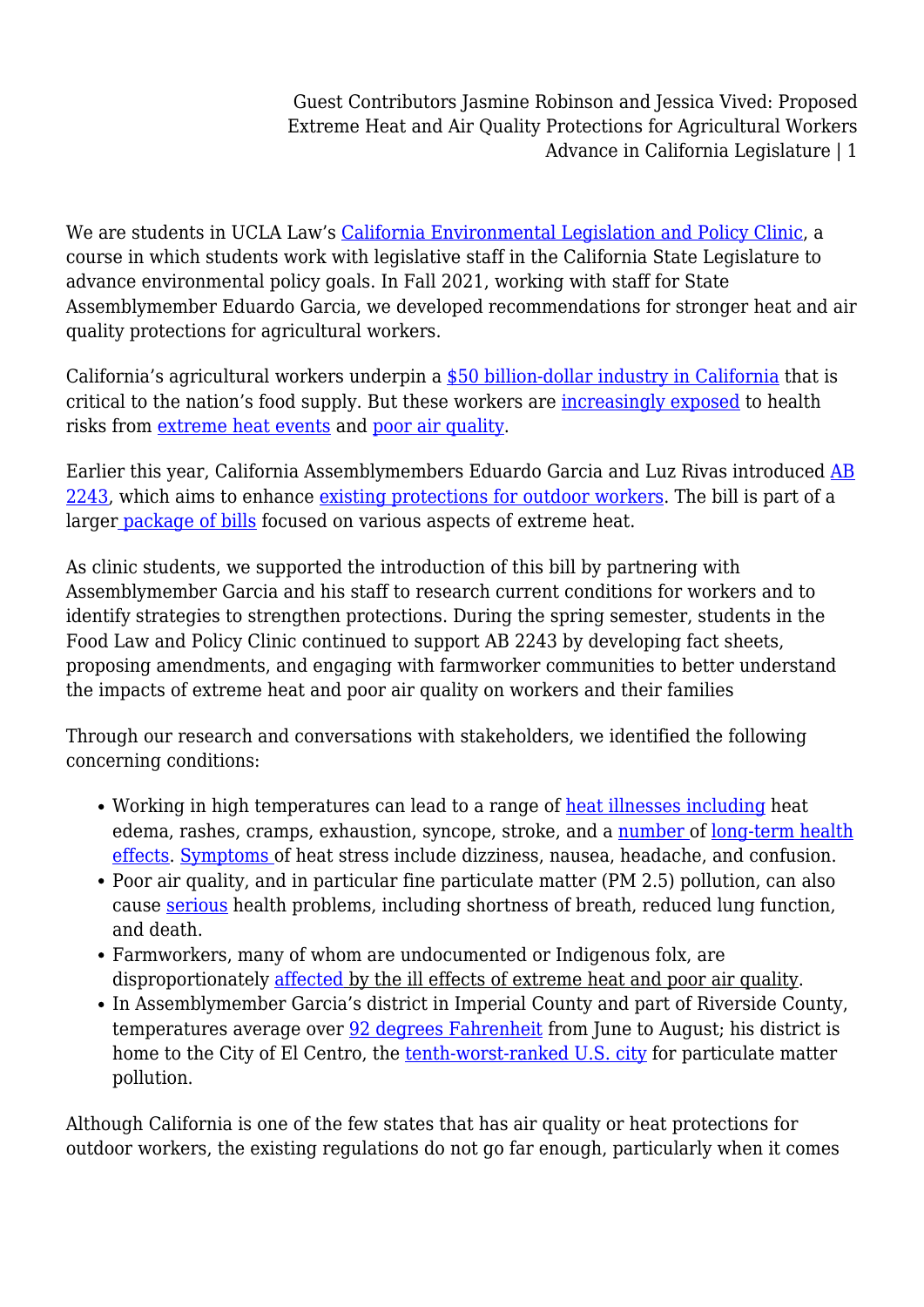Guest Contributors Jasmine Robinson and Jessica Vived: Proposed Extreme Heat and Air Quality Protections for Agricultural Workers Advance in California Legislature | 2

to protecting farmworkers from especially hazardous conditions.

AB 2243 directs Cal/OSHA to consider revising California's current outdoor heat illness prevention standard and [wildfire smoke standard.](https://www.dir.ca.gov/title8/5141_1.html) The bill passed the California Senate Committee on Labor, Public Employment, and Retirement on June 22, 2022.

If passed, AB 2243 would direct Cal/OSHA to:

- Consider creating an ultra-high heat threshold of 105 degrees Fahrenheit and additional protections for outdoor workers when the temperature surpasses this threshold. These protections could include:
	- Mandatory, paid rest and recover breaks every hour,
	- More accessible cool water in the areas where workers spend their shifts, and
	- Increased employee heat-related illness symptom monitoring by employers throughout the workday.
- Consider requiring employers to distribute a copy of the Heat Illness Prevention Plan to *all new employees* upon hire and when temperatures first exceed 80 degrees Fahrenheit and to *all employees annually*. Currently, Heat Illness Prevention Plans are only provided upon employee request. AB 2243 seeks to eliminate the inherent power dynamic between employees and employers, [many of whom may be undocumented,](https://www.nrdc.org/experts/marisa-guerrero/food-work-covid-farmworker-solutions-unjust-system) and alleviate fears of being labeled by employers as difficult employees.
- Require Cal/OSHA to consider additional protections related to acclimatization (the temporary adaptation of the body to work in the heat that occurs gradually when a person is exposed to heat) and training programs for outdoor workers in directly administering first aid to treat heat-related illness.
- Consider lowering the Air Quality Index (AQI) level for PM 2.5 at which employees must wear respiratory equipment when exposed to wildfire smoke from 500 AQI to 301 AQI. (AOI is a measure that runs from 0 to 500 and is used to measure concentrations of air pollutants. AQI values between 1 and 150 indicate that air is ["unhealthy for](https://www.epa.gov/pmcourse/patient-exposure-and-air-quality-index#:~:text=For%20example%2C%20when%20the%20AQI,to%20reduce%20prolonged%20or%20heavy) [sensitive groups,"](https://www.epa.gov/pmcourse/patient-exposure-and-air-quality-index#:~:text=For%20example%2C%20when%20the%20AQI,to%20reduce%20prolonged%20or%20heavy) and the air quality becomes "very unhealthy" or "hazardous" for everyone once the AQI rises above 200.) The requirement that employers who should "reasonably anticipate" their employees may be exposed to wildfire smoke must make protective equipment available once the AQI reaches 151 would remain unchanged.

AB 2243 would address many of the concerns that farmworkers have raised regarding California's existing law. [Water,](https://drive.google.com/file/d/1raOPY_gXDX09QEGqs3iiiUxvNTEUTSN6/view?usp=sharing) for example, is not always cool and workers must sometimes walk miles in order to secure it. As heat waves become longer, hotter, and more [deadly,](http://assets.statesatrisk.org/summaries/California_report.pdf) new standards are a necessary response.